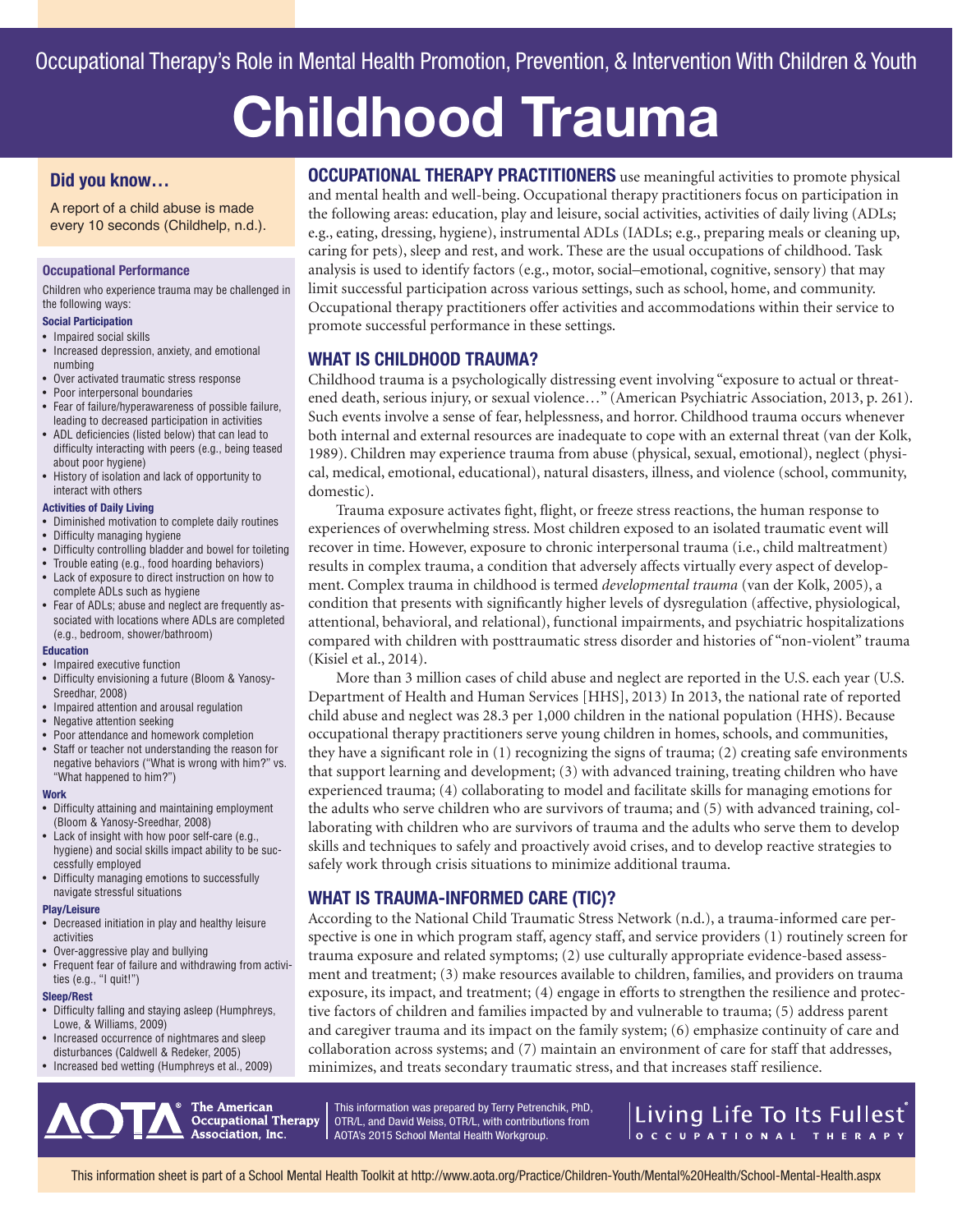## **OCCUPATIONAL THERAPY'S ROLE IN ADDRESSING CHILDHOOD TRAUMA**

Occupational therapy practitioners can serve an important role in addressing trauma at the universal, targeted, or intensive levels of intervention. They are invaluable members of the mental health team because of their knowledge of the cognitive, social and emotional, and sensory components of activity and its impact on behavior (Petrenchik, 2015; Petrenchik & Guarino, 2009).

Children who have experienced complex trauma need environments and opportunities to regain a sense of personal safety, competence, and pleasurable connection to others. Safety, predictability, and "fun" are essential ingredients for helping a child to be "in the moment" where all learning, skill development, and healing happen (van der Kolk, 2005). Because occupational therapy practitioners have specialized training in task analysis and environmental modification, they can optimize the child-environment-occupation fit to enable successful activity engagement and social participation.

Traumatized children have difficulties handling emotions, sensations, stress, and daily routines. They often feel hopeless, worthless, and incompetent (van der Kolk, 2005). Occupational therapy practitioners work with other disci-

plines to structure environments, teach cognitive strategies, and develop social and emotional skills that promote self-regulation, competence development, trust building and confidence, and resilience through participation.

## **Promotion**

- Raise awareness about the occurrence and impact of child trauma.
- Create a culture of nonviolence through promoting positive behaviors.
- Foster children's interests in healthy and safe play and leisure occupations.
- Teach children positive coping skills, relational skills, and problem-solving skills.
- Model and teach staff and adults who serve survivors of trauma principles of emotional regulation and co-regulation.

## **Prevention**

- Recognize signs and symptoms of trauma.
- Provide group-based interventions focused on self-regulation and sensory modulation, as well as self-efficacy.
- Use self-awareness techniques to teach children emotional regulation strategies (see The Zones of Regulation in Check This Out!).
- Educate parents and teachers about healthy discipline, including the use of positive behavioral supports and ways to effectively deal with crises.

## **Intensive**

*Occupational therapists with training in trauma and sensory-based interventions are qualified to:* 

- Provide trauma-informed sensorimotor arousal regulation interventions in collaboration with mental health professionals (see LeBel & Champagne, 2010; Warner, Spinazzola, Westcott, Gunn & Hodgdon, 2014;).
- Teach children mindfulness strategies to reduce stress and to cope with overwhelming emotions.
- Provide environments and opportunities intentionally designed to increase a traumatized child's sense of mastery, connection, and resiliency (see *Treating Traumatic Stress in Children and Adolescents* in Check This Out!).
- Provide opportunities for play and social interaction to facilitate the development of likes, interests, and motivators.

**IN THE HOME,** occupational therapy practitioners work with caregivers to create predictable routines. Children who experience trauma often feel out of control. Practitioners provide opportunities in the home that are predictable and routinized, and that allow the children to have a sense of control. They can also create structured daily routines, promote safe family activities, and support self-regulation, including addressing sleep and eating issues.

Children who experienced trauma in early childhood often have difficulty developing healthy attachments to caregivers. Occupational therapy practitioners who understand attachment theory work with caregivers to create a healthy attachment and encourage bonding through developmentally appropriate childhood occupations (see Circle of Security International in Check This Out!).

> **The American Occupational Therapy** Association, Inc.

This information was prepared by Terry Petrenchik, PhD, OTR/L, and David Weiss, OTR/L, with contributions from AOTA's 2015 School Mental Health Workgroup.

#### **Occupation-based strategies could include:**

- Making activities and routines predictable
- Helping children regain control by allowing for choice within activities
- Pairing sensory approaches with cognitive approaches to teach children to calm their bodies and minds
- Providing frequent positive reinforcements
- Recommending stress management strategies
- Collaborating with clients to identify goals and interventions designed to empower
- Providing frequent direct instruction and modeling to create ongoing competence and success
- Collaborating and modeling emotional management strategies consistently among the staff, teachers, and other adults

**Did you know** Massachusetts has adopted an initiative that includes sensory interventions to help reduce restraints? For more information on the occupational therapist's role in embedding sensory interventions into agencies that provide services for children who have experienced trauma, see: **http://www.aota. org/-/media/Corporate/Files/ Secure/Publications/SIS-Quarterly-Newsletters/MH/MHSIS\_ June\_2010.pdf**

Eiving Life To Its Fullest)<br>|occupational THERAPY

Copyright © 2015 by The American Occupational Therapy Association, Inc.